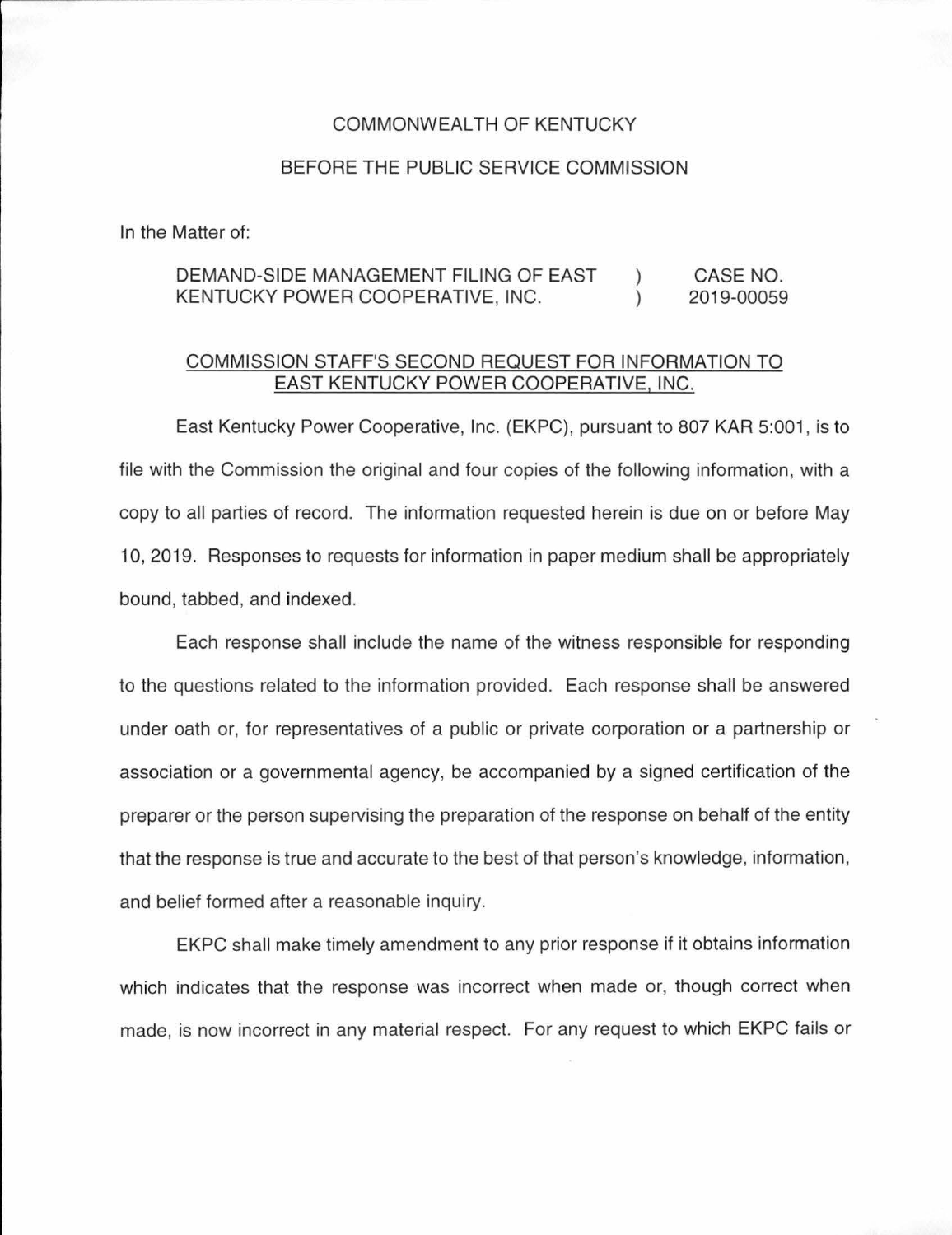refuses to furnish all or part of the requested information, it shall provide a written explanation of the specific grounds for its failure to completely and precisely respond.

Careful attention shall be given to copied material to ensure that it is legible. When the requested information has been previously provided in this proceeding in the requested format, reference may be made to the specific location of that information in responding to this request. When filing a paper containing personal information, EKPC shall, in accordance with 807 KAR 5:001, Section 4(10), encrypt or redact the paper so that personal information cannot be read.

1. Refer to the response to Staff's Initial Request for Information, Item 9. Reconcile the amount in Table 9-C, Cost Savings from all programs, grand total of \$5,513,292 with the projected \$7.5 million savings stated in the application cover letter, page 3, paragraph 5.

Wer R. Puison

Gwen R. Pinson Executive Director Public Service Commission P.O. Box 615 Frankfort, KY 40602

DATED **\_ A\_PR \_ \_2 \_5 \_20\_19 \_\_** 

cc: Parties of Record